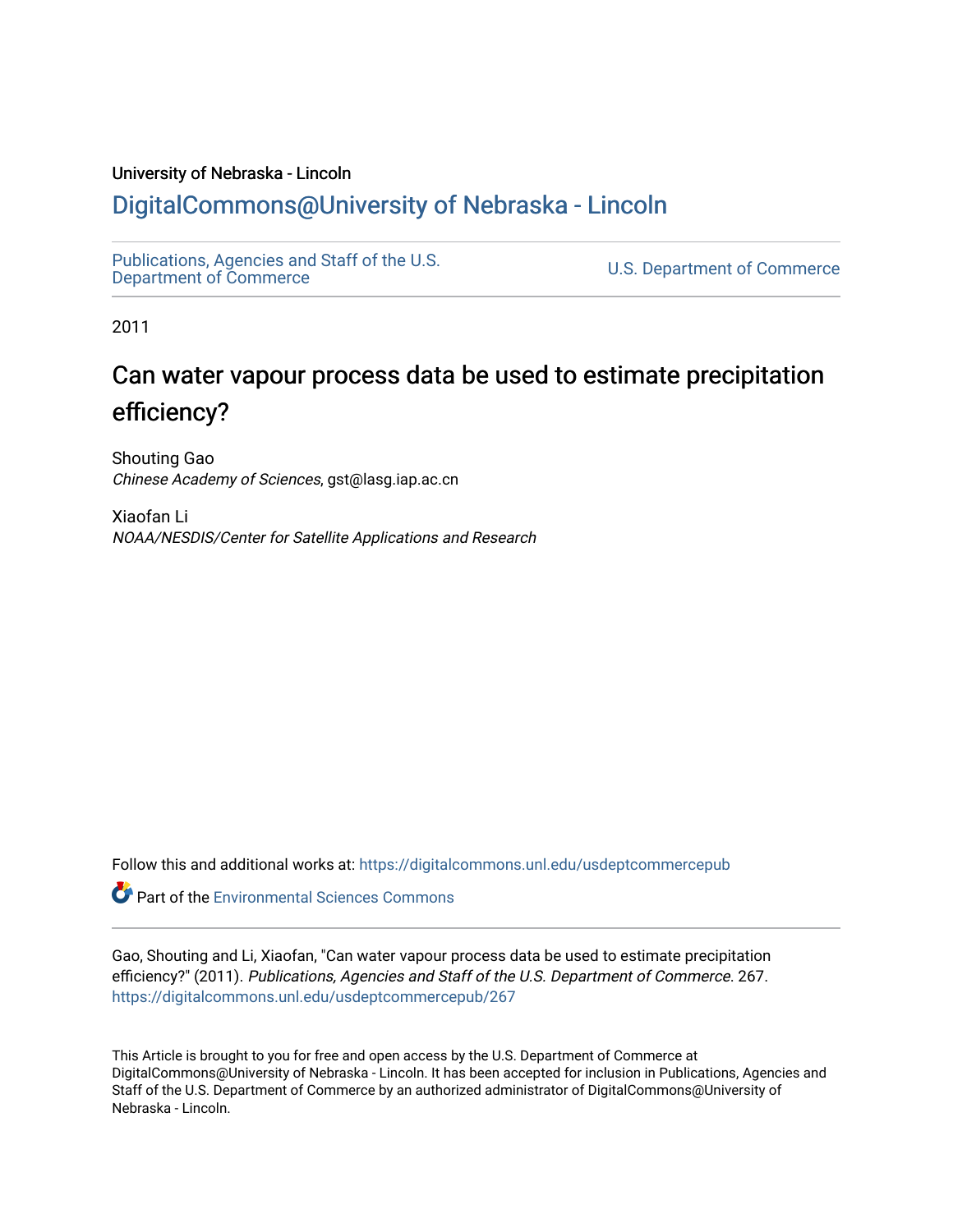

## **Can water vapour process data be used to estimate precipitation efficiency?**

Shouting Gao<sup>a\*</sup> and Xiaofan Li<sup>b†</sup>

<sup>a</sup>*Laboratory of Cloud-Precipitation Physics and Severe Storms, Institute of Atmospheric Physics, Chinese Academy of Sciences, Beijing, China*

<sup>b</sup>*NOAA/NESDIS/Center for Satellite Applications and Research, Camp Springs, Maryland, USA*

\*Correspondence to: S. Gao, Institute of Atmospheric Physics, CAS, Beijing 100029, China. E-mail: gst@lasg.iap.ac.cn †The contribution of X. Li to this article was prepared as part of his official duties as a US Federal Government employee.

**The precipitation efficiencies (***RMPE, CMPE***, and** *LSPE***) can be defined as the ratio of rain rate to rainfall sources in the rain microphysical budget, the cloud microphysical budget, and the surface rainfall budget, respectively. The estimate of** *RMPE* **from grid-scale data serves as the true precipitation efficiency since the rain rate is a diagnostic term in the tropical rain microphysical budget. The accuracy of precipitation efficiency estimates with** *CMPE* **and** *LSPE* **is compared to that of** *RMPE* **by analyzing data from a 21-day two-dimensional cloud-resolving model simulation with imposed large-scale vertical velocity, zonal wind, and horizontal advection obtained from the Tropical Ocean Global Atmosphere Coupled Ocean–Atmosphere Response Experiment. The results show** *CMPE* **is generally smaller than** *RMPE***. The root-mean-squared difference between** *RMPE* **and** *LSPE* **is larger than the standard deviation of** *RMPE***. Thus, water vapour process data cannot be used to estimate precipitation efficiency. Copyright c 2011 Royal Meteorological Society**

*Key Words:* rainfall source; cloud-resolving model

*Received 1 September 2010; Revised 1 February 2011; Accepted 9 February 2011; Published online in Wiley Online Library 3 May 2011*

*Citation:* Gao S, Li X. 2011. Can water vapour process data be used to estimate precipitation efficiency?. *Q. J. R. Meteorol. Soc.* **137**: 969–978. DOI:10.1002/qj.806

#### **1. Introduction**

Precipitation efficiency is an important physical parameter in convective systems and has been applied to determine the rainfall intensity in operational precipitation forecasts (e.g. Doswell *et al.*, 1996). Since Braham (1952) calculated precipitation efficiency with the inflow of water vapour into the storm through cloud base as the rainfall source more than half century ago, precipitation efficiency has been defined as the ratio of the precipitation rate to the sum of all precipitation sources. This definition of largescale precipitation efficiency (*LSPE*) has been modified and widely applied in modelling studies and operational forecasts (e.g. Auer and Marwitz, 1968; Heymsfield and Schotz, 1985; Chong and Hauser, 1989; Doswell *et al.*, 1996; Ferrier *et al.*, 1996; Li *et al.* 2002; Tao *et al.*, 2004; Sui *et al.*, 2005). Due to the fact that prognostic cloud

microphysical parametrization schemes are used in cloudresolving modelling of convective processes, precipitation efficiency is also defined through cloud microphysical budgets as cloud microphysics precipitation efficiency (*CMPE*; e.g. Weisman and Klemp, 1982; Lipps and Hemler, 1986; Ferrier *et al.*, 1996; Li *et al.*, 2002; Sui *et al.*, 2005). While estimates of *CMPE* and *LSPE* can be more than 100% and *LSPE* estimates can be negative, they are altered to fall within the normal range of 0–100% through the inclusion of all rainfall sources and the exclusion of all rainfall sinks from the surface rainfall budget for *LSPE* (Gao *et al.*, 2005), and the cloud microphysical budget for *CMPE* (Sui *et al.*, 2007).

While the precipitation efficiencies in the previous studies have been defined in the surface rainfall budget derived from water vapour and cloud budgets and in the cloud microphysical budget derived from the microphysical

Copyright C 2011 Royal Meteorological Society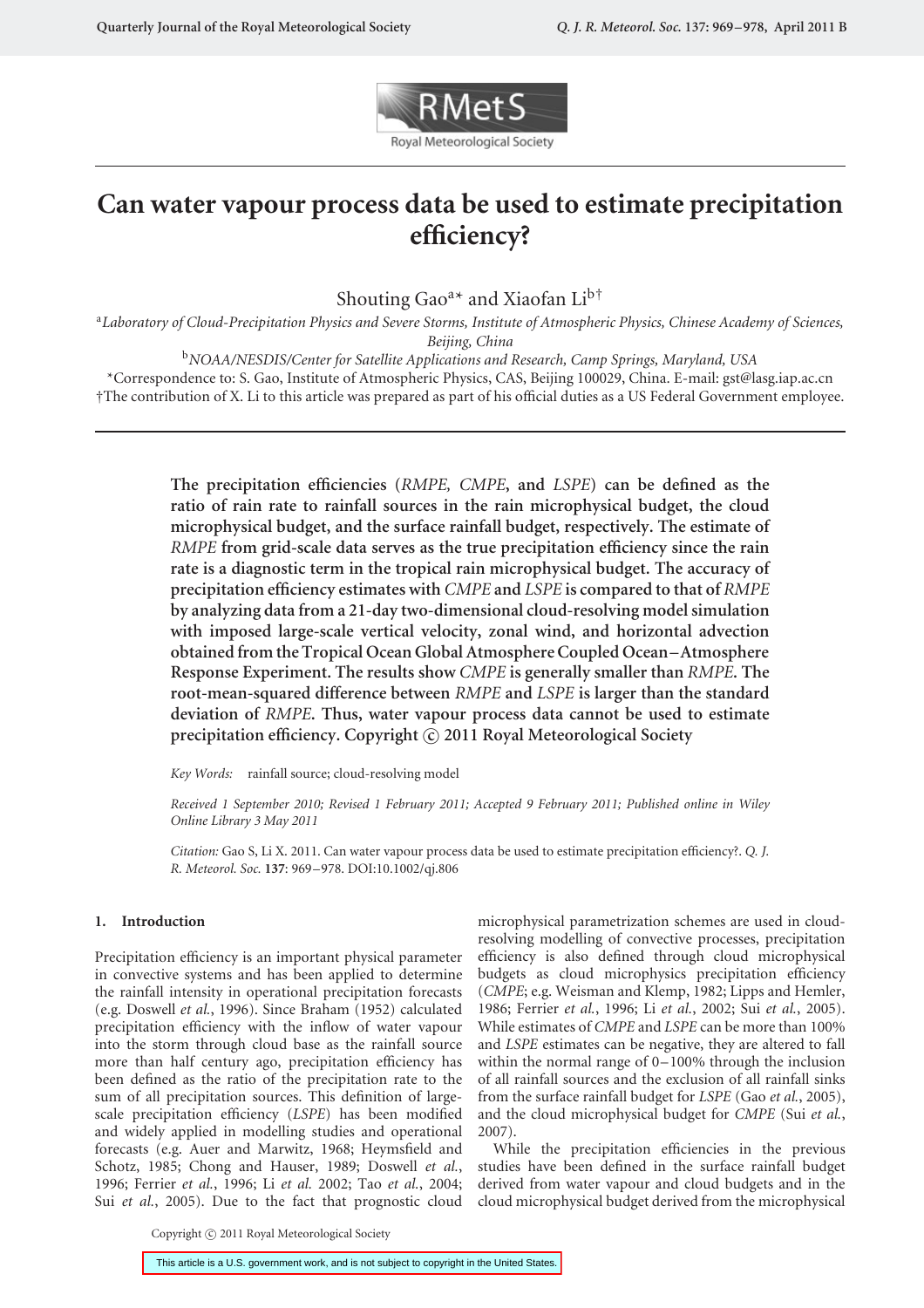budgets of five cloud species (cloud water, rain, cloud **3. Results** ice, snow, and graupel; e.g. Li *et al.*, 2002; Sui *et al.*, 2007), we argue that the precipitation efficiency can be defined only in the budget where precipitation rate is a diagnostic term. An example of such a primitive budget is the rain microphysical budget in the Tropics. Thus, the rain microphysical budget is used to define rain microphysics precipitation efficiency (*RMPE*) and its estimate from gridscale simulation data serves as the 'true' precipitation efficiency in this study. *LSPE* and *CMPE* may deviate from *RMPE* because only rainfall sources are used to estimate precipitation efficiency. Do *CMPE* and *LSPE* deviate from *RMPE*? What causes the differences? Can water vapour process data be used to estimate precipitation efficiency? These questions will be discussed by analyzing a 21-day twodimensional (2D) cloud-resolving model simulation that is forced by the large-scale forcing derived from the Tropical Ocean Global Atmosphere Coupled Ocean–Atmosphere Response Experiment (TOGA COARE). In the next section, the cloud model, forcing, and experiment are described. The results are presented in section 3. The summary is given in section 4.

#### **2. Model and experiment**

The cloud-resolving model used in this study is the 2D version of the Goddard Cumulus Ensemble Model, which was originally developed by Soong and Ogura (1980), Soong and Tao (1980), and Tao and Simpson (1993) and was modified by Li *et al.* (1999). The model has prognostic equations of potential temperature, specific humidity, mixing ratios of cloud water, raindrop, cloud ice, snow, and graupel, and perturbation momentum. The model also includes the cloud microphysical parametrization schemes (Lin *et al.*, 1983; Rutledge and Hobbs, 1983, 1984; Tao *et al.*, 1989; Krueger *et al.*, 1995) and interactive solar and thermal infrared radiation parametrization schemes (Chou *et al.*, 1991, 1998; Chou and Suarez, 1994). The model uses cyclic lateral boundaries, a horizontal domain of 768 km, a horizontal grid resolution of 1.5 km, 33 vertical levels, and a time step of 12 s. Detailed model descriptions can be found in Gao and Li (2008).

The model is forced by zonally uniform vertical velocity, zonal wind, and thermal and moisture advection based on 6-hourly TOGA COARE observations within the Intensive Flux Array (IFA) region (Zhang, personal communication, 1999). The calculations are based on a constrained, variational method applied to column-integrated budgets of mass, heat, moisture, and momentum as proposed by Zhang and Lin (1997). Hourly sea surface temperature (SST) at the Improved Meteorological (IMET) surface mooring buoy (1.75◦S, 156◦E) (Weller and Anderson, 1996) is also imposed in the model. The model is integrated from 0400 LST on 18 December 1992 to 1000 LST on 9 January 1993 (a total of 486 h). Figure 1 shows the time evolution of the vertical distribution of the large-scale vertical velocity and zonal wind and the time series of the SST, which are imposed in the model during the integrations. The 21-day simulation data have been applied to the analysis of precipitation processes including the roles of surface evaporation (Cui and Li, 2006), ice microphysics (Gao *et al.*, 2006), precipitation efficiency (Li *et al.*, 2002; Sui *et al.*, 2005, 2007), and diurnal variation (Gao *et al.*, 2009). Hourly simulation data are used in this study.

#### *3.1. RMPE: 'true' precipitation efficiency*

The mass-integrated rain microphysical budget in the Tropics is used to define *RMPE*, which can be written as

$$
P_{\rm S} - Q_{\rm RM} = \sum_{I=1}^{12} R P_I, \tag{1}
$$

where

$$
P_{\rm S} = \overline{\rho} w_{\rm Tr} q_{\rm r} \left|_{z=0},\right. \tag{1a}
$$

$$
Q_{RM} = -\frac{\partial [q_r]}{\partial t} - \left[ u \frac{\partial q_r}{\partial x} \right] - \left[ w \frac{\partial q_r}{\partial z} \right],
$$
 (1b)

$$
RP_I = \{ [P_{SACW}(T > T_0)], [P_{RAUT}], [P_{RACW}],
$$
  
\n
$$
[P_{GACW}(T > T_0)], -[P_{REVP}], [P_{RACS}(T > T_0)],
$$
  
\n
$$
-[P_{IACR}(T < T_0)], -[P_{GACR}(T < T_0)],
$$
  
\n
$$
-[P_{SACR}(T < T_0)], -[P_{GFR}(T < T_0)],
$$
  
\n
$$
[P_{SMLT}(T > T_0)], [P_{GMLT}(T > T_0)],
$$
 (1c)

Here,  $P_S$  is surface rain rate;  $\overline{\rho}$  is air density, which is height dependent only;  $w_{Tr}$  is terminal velocity for rain, *q*<sup>r</sup> is the mixing ratio of rain; *z* is vertical coordinate; *u* and *w* are the zonal and vertical components of wind, respectively; *RPI* denotes the rainfall source/sink terms from rain microphysical processes, which are defined in Table I, and  $T_0 = 0^\circ \text{C.} [$ ...) $] = \int_{z_b}^{z_t} \overline{\rho}$ ...)dz, where  $z_t$  and  $z_b$  are the heights of the top and bottom of the model atmosphere respectively.

Thus, *RMPE* is defined as

$$
RMPE = \frac{P_S}{RSRB},\tag{2}
$$

where  $RSRB (= RSR + H(Q_{RM})Q_{RM})$  is the rainfall source from rain microphysical budget;

$$
RSR = \sum_{l=1}^{12} H(RP_l)RP_l
$$
 is the rainfall source from rain

microphysical processes, and

H is the Heaviside function,

$$
H(F) = \begin{cases} 1 \text{ if } F > 0, \\ 0 \text{ if } F \le 0. \end{cases}
$$

*RMPE* is calculated using hourly data and accumulating rainfall sources (*RSRB*) from each model grid over the model domain, which serves as the 'true' precipitation efficiency.

#### *3.2. CMPE versus RMPE*

Sui *et al.* (2007) used the cloud microphysical budget to define precipitation efficiency (*CMPE*). The cloud microphysical budget can be expressed by

$$
P_{\rm s} - Q_{\rm CM} = \sum_{I=1}^{7} P_{I}, \qquad (3)
$$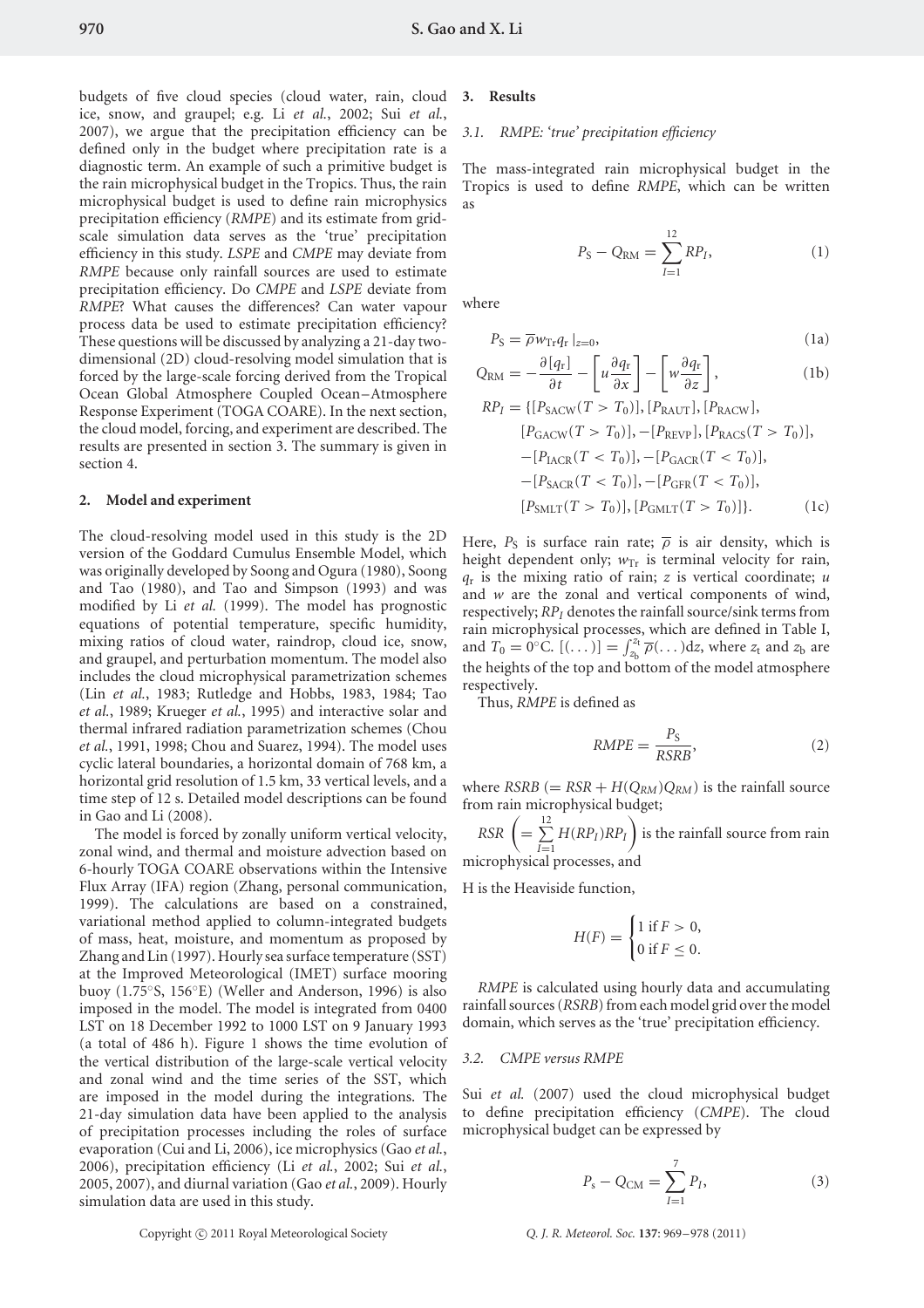

**Figure 1.** Time **–** height cross-sections of (a) vertical velocity (cm s<sup>−</sup>1), and (b) zonal wind speed (m s<sup>−</sup>1), and time series of (c) sea surface temperature (◦C) observed and derived from TOGA COARE for the 21-day period. Upward motion in (a) and westerly winds in (b) are shaded.

where

$$
P_{\rm S} = \overline{\rho} w_{\rm Tr} q_{\rm r} \left|_{z=0},\right. \tag{3a}
$$

$$
Q_{\rm CM} = -\frac{\partial [q_1]}{\partial t} - \left[\frac{\partial q_1}{\partial x}\right] - \left[\frac{\partial q_1}{\partial z}\right],\tag{3b}
$$

$$
P_I = ([P_{\text{CND}}], [P_{\text{DEP}}], [P_{\text{SDEP}}], [P_{\text{GDEP}}],
$$
  
-[P\_{\text{REVP}}], -[P\_{\text{MLTG}}], -[P\_{\text{MLTS}}]. (3c)

Here,  $q_1 = q_c + q_r + q_i + q_s + q_g$ , where  $q_c, q_r, q_i, q_s, q_g$  are the mixing ratios of cloud water, raindrops, cloud ice, snow, and graupel, respectively;  $P_I$  denotes rainfall source/sink terms from cloud microphysical processes, which are defined in Table I. Thus, *CMPE* is defined as

$$
CMPE = \frac{P_{\rm S}}{RSC + H(Q_{\rm CM})Q_{\rm CM}},\tag{4}
$$

where *RSC*  $\left( = \sum_{i=1}^{7} \right)$  $\sum_{I=1}^{7} H(P_I)P_I$  is the rainfall source from cloud microphysical processes.

Rainfall sources are used to calculate precipitation efficiency, whereas rainfall sinks are excluded, which can yield the difference between *RMPE* and *CMPE*. This is demonstrated in Figure 2 where *RMPE* is larger than *CMPE. RMPE* and *CMPE* are calculated by accumulating rainfall sources from each model grid over the model domain in Figure 2.

Since the cloud microphysical budget is derived by combining mass-integrated microphysical budgets of cloud water, rain, cloud ice, snow, and graupel, the difference between *RMPE* and *CMPE* can be contributed to by microphysical budgets of cloud water, cloud ice, snow,

### Copyright (C) 2011 Royal Meteorological Society *Q. J. R. Meteorol. Soc.* 137: 969–978 (2011)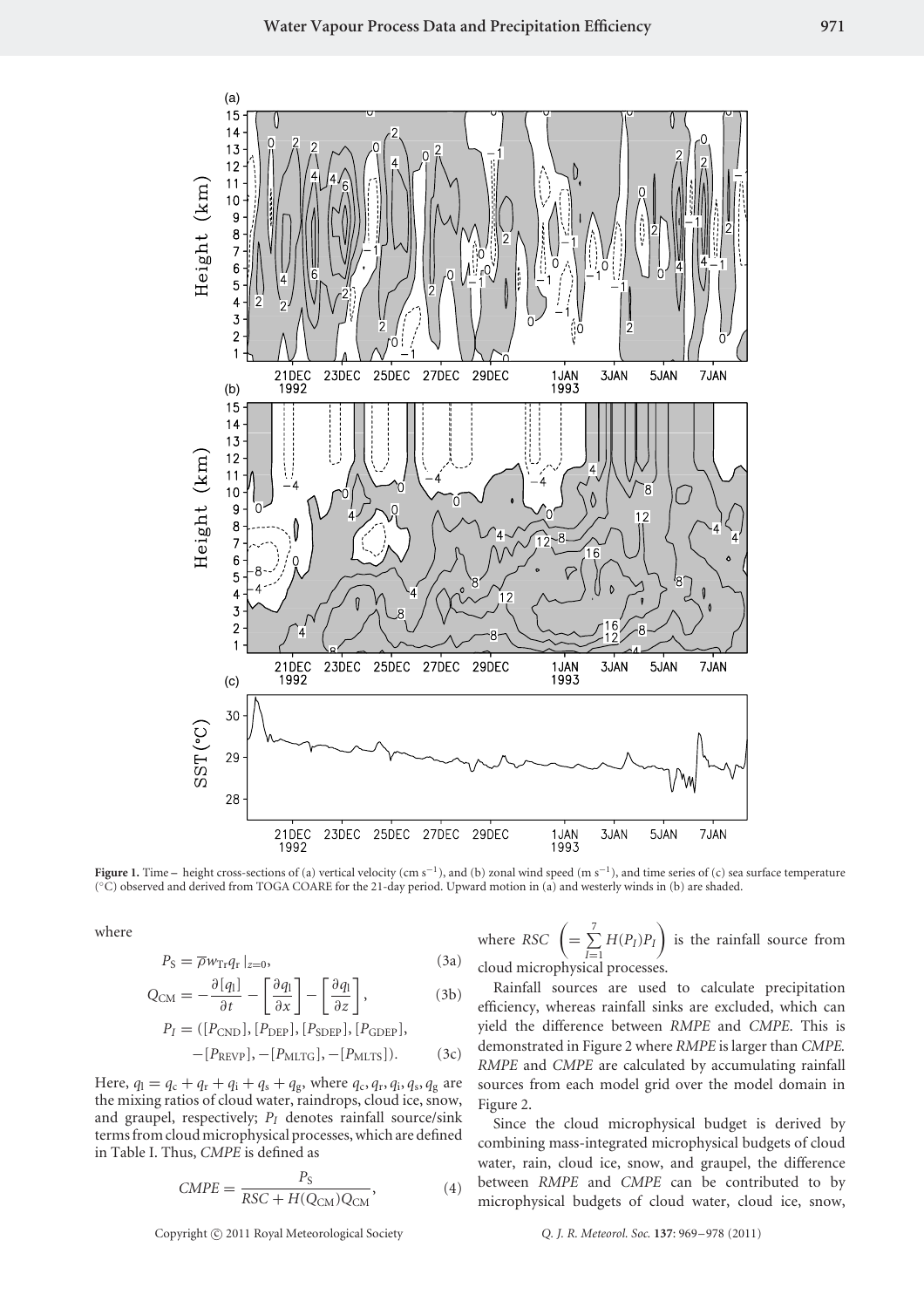| Notation                       | Growth of:  | By:                                        | Scheme*     |  |
|--------------------------------|-------------|--------------------------------------------|-------------|--|
| $P_{\text{MLTG}}$              | Vapour      | Evaporation of liquid from graupel surface | <b>RH84</b> |  |
| $P_{\text{MLTS}}$              | Vapour      | Evaporation of melting snow                | <b>RH83</b> |  |
| $P_{\text{REVP}}$              | Vapour      | Evaporation of raindrops                   | RH83        |  |
| $P_{\rm IMLT}$                 | Cloud water | Melting of cloud ice                       | <b>RH83</b> |  |
| $P_{\mathrm{CND}}$             | Cloud water | Condensation of supersaturated vapour      | <b>TSM</b>  |  |
| $P_{GMLT}$                     | Raindrops   | Melting of graupel                         | RH84        |  |
| $P_{\rm SMLT}$                 | Raindrops   | Melting of snow                            | RH83        |  |
| $P_{\rm RACI}$                 | Raindrops   | Accretion of cloud ice                     | <b>RH84</b> |  |
| $P_{\rm RACW}$                 | Raindrops   | Collection of cloud water                  | <b>RH83</b> |  |
| $P_{\rm RACS}$                 | Raindrops   | Accretion of snow                          | RH84        |  |
| $P_{\rm RAUT}$                 | Raindrops   | Autoconversion of cloud water              | <b>LFO</b>  |  |
| $P_{IDW}$                      | Cloud ice   | Deposition of cloud water                  | <b>KFLC</b> |  |
| $P_{\rm IACR}$                 | Cloud ice   | Accretion of rain                          | RH84        |  |
| $P_{\text{IHOM}}$              | Cloud ice   | Homogeneous freezing of cloud water        |             |  |
| $P_{\rm DEP}$                  | Cloud ice   | Deposition of supersaturated vapour        | <b>TSM</b>  |  |
| $P_{\rm SAUT}$                 | Snow        | Conversion of cloud ice                    | <b>RH83</b> |  |
| $P_{\text{SACI}}$              | Snow        | Collection of cloud ice                    | <b>RH83</b> |  |
| $P_{\text{SACW}}$              | Snow        | Accretion of cloud water                   | RH83        |  |
| $P_{\text{SEW}}$               | Snow        | Deposition of cloud water                  | <b>KFLC</b> |  |
| $P_{\rm SFI}$                  | Snow        | Deposition from cloud ice                  | <b>KFLC</b> |  |
| $P_{\ensuremath{\text{SACR}}}$ | Snow        | Accretion of raindrops                     | <b>LFO</b>  |  |
| $P_{\rm SDEP}$                 | Snow        | Deposition of vapour                       | <b>RH83</b> |  |
| $P_{\mathrm{GACI}}$            | Graupel     | Collection of cloud ice                    | RH84        |  |
| $P_{\text{GACR}}$              | Graupel     | Accretion of raindrops                     | RH84        |  |
| $P_{GACS}$                     | Graupel     | Accretion of snow                          | <b>RH84</b> |  |
| $P_{\mathrm{GACW}}$            | Graupel     | Accretion of cloud water                   | <b>RH84</b> |  |
| $P_{\text{WACS}}$              | Graupel     | Riming of snow                             | RH84        |  |
| $P_{\rm GDEP}$                 | Graupel     | Deposition of vapour                       | <b>RH84</b> |  |
| $P_{\text{GFR}}$               | Graupel     | Freezing of raindrops                      | <b>LFO</b>  |  |

Table I. List of microphysical processes and their parametrization schemes.

<sup>∗</sup>KFLC: Krueger *et al.* (1995). LFO: Lin *et al.* (1983).

RH83, RH84: Rutledge and Hobbs (1983,1984). TSM: Tao *et al.* (1989).



**Figure 2.** *RMPE* versus *CMPE* (%). *RMPE* and *CMPE* are calculated by using hourly data and accumulating rainfall sources from each model grid over the model domain. The diagonal line denotes *RMPE*=*CMPE*.

and graupel. The budgets can be written as

$$
Q_{\text{CWM}} + \sum_{I=1}^{9} CWP_I = 0, \tag{5a}
$$

$$
Q_{\text{CIM}} + \sum_{I=1}^{9} CIP_I = 0, \tag{5b}
$$

Copyright © 2011 Royal Meteorological Society *Q. J. R. Meteorol. Soc.* 137: 969–978 (2011)

$$
Q_{\rm SM} + \sum_{I=1}^{15} SP_I = 0, \tag{5c}
$$

$$
Q_{GM} + \sum_{I=1}^{14} GP_I = 0,
$$
 (5d)

where

$$
Q_{\text{CWM}} = -\frac{\partial [q_{\text{c}}]}{\partial t} - \left[ u \frac{\partial q_{\text{c}}}{\partial x} \right] - \left[ w \frac{\partial q_{\text{c}}}{\partial z} \right],\tag{6a}
$$

$$
Q_{\text{CIM}} = -\frac{\partial [q_i]}{\partial t} - \left[ u \frac{\partial q_i}{\partial x} \right] - \left[ w \frac{\partial q_i}{\partial z} \right],\tag{6b}
$$

$$
Q_{\rm SM} = -\frac{\partial [q_{\rm s}]}{\partial t} - \left[ u \frac{\partial q_{\rm s}}{\partial x} \right] - \left[ w \frac{\partial q_{\rm s}}{\partial z} \right],\tag{6c}
$$

$$
Q_{GM} = -\frac{\partial [q_g]}{\partial t} - \left[ u \frac{\partial q_g}{\partial x} \right] - \left[ \frac{\partial q_g}{\partial z} \right],\tag{6d}
$$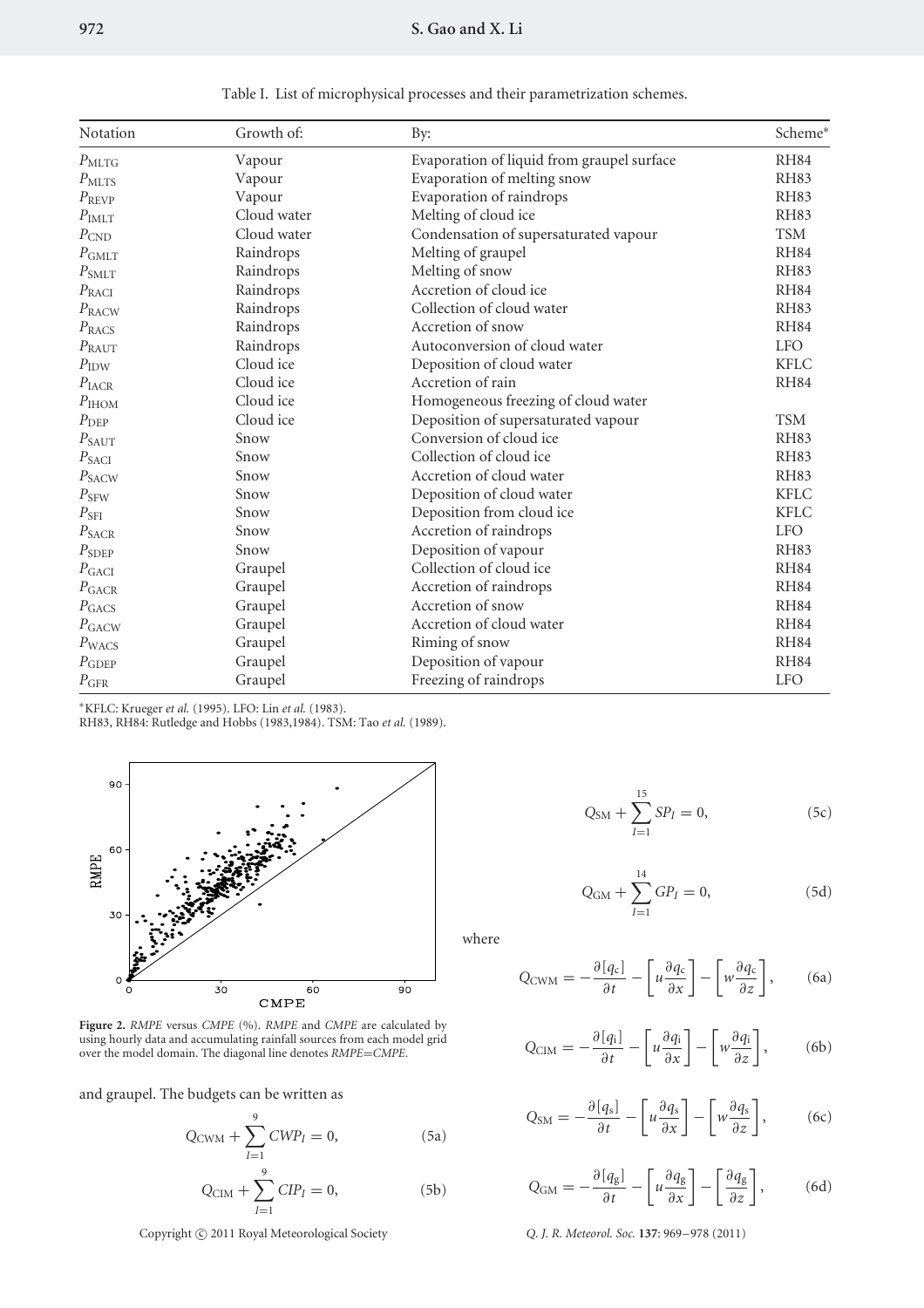

**Figure 3.** (a) Rainfall source from cloud microphysics (*RSC*) versus rainfall source from rain microphysics (*RSR*), (b) *RSC* versus rainfall source from cloud water microphysics (*RSCW*), (c) *RSC* versus rainfall source from cloud ice microphysics (*RSCI*), (d) *RSC* versus rainfall source from snow microphysics (*RSS*), and (e) RSC versus rainfall source from graupel microphysics (*RSG*). Calculations are conducted by accumulating rainfall sources from each model grid over the model domain. The diagonal lines denote 1:1 equivalences.

$$
CWP_I = \{-P_{\text{SACW}}, -P_{\text{RAUT}}, -P_{\text{RACW}}, -P_{\text{SACW}}\}
$$

$$
-P_{\text{SFW}}(T < T_0), -P_{\text{GACW}}, P_{\text{CND}}, -P_{\text{IHOM}}(T < T_{00}), P_{\text{IMLT}}(T > T_0), -P_{\text{IDW}}(T_{00} < T < T_0)\}, \tag{6e}
$$

$$
CIP_I = -P_{\text{SAUT}}(T < T_0), -P_{\text{SACI}}(T < T_0),
$$
\n
$$
-P_{\text{RACI}}(T < T_0), -P_{\text{SFI}}(T < T_0),
$$
\n
$$
-P_{\text{GACI}}(T < T_0), P_{\text{HOM}}(T < T_{00}),
$$
\n
$$
-P_{\text{IMLT}}(T > T_0), P_{\text{IDW}}(T_{00} < T < T_0),
$$
\n
$$
P_{\text{DEP}}\}, \tag{6f}
$$

$$
SP_{I} = \{P_{SAUT}(T < T_{0}), P_{SACI}(T < T_{0}),\n P_{SACW}(T < T_{0}), P_{SFW}(T < T_{0}),\n P_{SFI}(T < T_{0}), P_{RACI}(T < T_{0}),\n - P_{RACS}(T > T_{0}), - P_{GACS},\n - P_{SMLT}(T > T_{0}), - P_{RACS}(T < T_{0}),\n P_{SACR}(T < T_{0}), P_{SDEP}(T < T_{0}),\n - P_{MLTS}(T > T_{0}), P_{IACR}(T < T_{0}),\n - P_{WACS}(T < T_{0})\},\n (6g)
$$

$$
GP_I = \{P_{RACI}(T < T_0), P_{GACI}(T < T_0),\n P_{GACW}(T < T_0), P_{SACW}(T < T_0),\n P_{GACS}, P_{IACR}(T < T_0), P_{GACR}(T < T_0),\n \}
$$

Copyright © 2011 Royal Meteorological Society *Q. J. R. Meteorol. Soc.* 137: 969–978 (2011)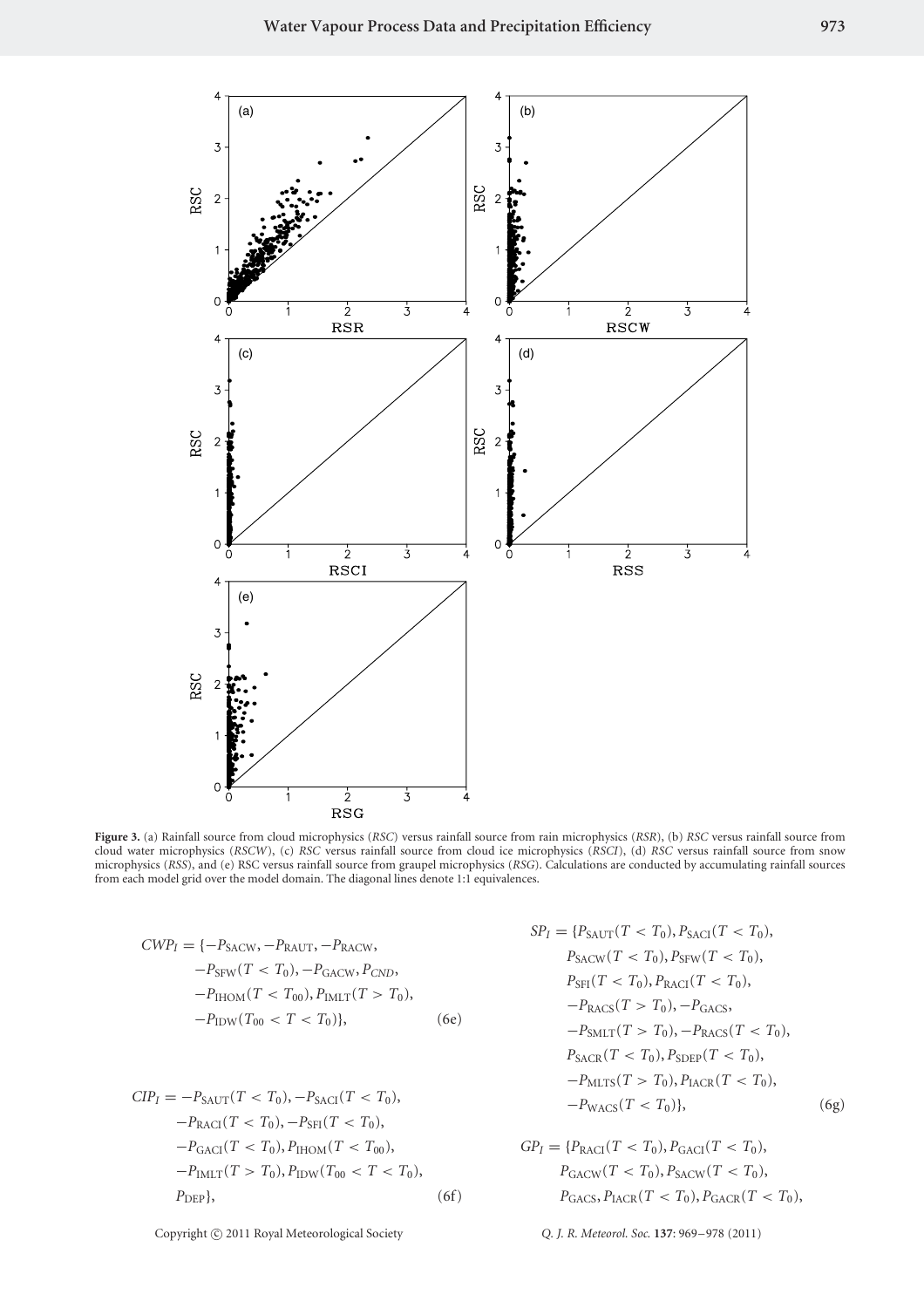

Figure 4. (a)  $H(Q_{CM})Q_{CM}$  versus  $H(Q_{RM})Q_{RM}$ , (b)  $H(Q_{CM})Q_{CM}$  versus  $H(Q_{CWM})Q_{CWM}$ , (c)  $H(Q_{CM})Q_{CM}$  versus  $H(Q_{GMM})Q_{CM}$ , (d)  $H(Q_{CM})Q_{CM}$ versus  $H(Q_{SM})Q_{SM}$ , and (e)  $H(Q_{CM})Q_{CM}$  versus  $H(Q_{GM})Q_{GM}$ . Calculations are conducted by accumulating each term from each model grid over the model domain. The diagonal lines denote 1:1 equivalences.

$$
P_{\text{RACS}}(T < T_0), P_{\text{GFR}}(T < T_0),
$$
\n
$$
P_{\text{WACS}}(T < T_0), -P_{\text{GMLT}}(T > T_0),
$$
\n
$$
P_{\text{GDEP}}(T < T_0), -P_{\text{MLTG}}(T > T_0),
$$
\n
$$
P_{\text{SACR}}(T < T_0)
$$
\n
$$
(6h)
$$

*CWPI*, *CIPI*, *SPI*, and *GPI* denote rainfall source/sink terms from microphysical processes of cloud water, cloud ice, snow, and graupel, respectively. The microphysical processes in (6e)–(6h) are defined in Table I, and  $T_{00} = -35$ <sup>°</sup>C.

Since the rainfall sources are obtained by taking positive values for  $(5a)–(5d)$ , we may get

$$
H(Q_{\text{CWM}})Q_{\text{CWM}} + RSCW \neq 0, \tag{7a}
$$

 $H(Q_{\text{CIM}})Q_{\text{CIM}} + RSCI \neq 0,$  (7b)

$$
H(Q_{SM})Q_{SM} + RSS \neq 0, \qquad (7c)
$$

$$
H(Q_{GM})Q_{GM} + RSG \neq 0, \tag{7d}
$$

where  $\qquad \qquad RSCW \qquad \qquad \bigg(=\sum_{i=1}^{9}$  $\sum_{I=1}^{9} H(CWP_I) CWP_I$ *RSCI*  $=\sum_{n=1}^{\infty}$  $\sum_{I=1}^{9} H(CIP_I)CIP_I$ , *RSS*  $\left( = \sum_{I=1}^{15}$  $\sum_{I=1}^{15} H(SP_I)SP_I$ *RSG*  $=$  $\sum$ <sup>14</sup>  $\sum_{I=1}^{14} H(GP_I)GP_I$  are the rainfall sources from cloud water, from cloud ice, from snow and from graupel microphysical processes, respectively.

Copyright (C) 2011 Royal Meteorological Society *Q. J. R. Meteorol. Soc.* 137: 969–978 (2011)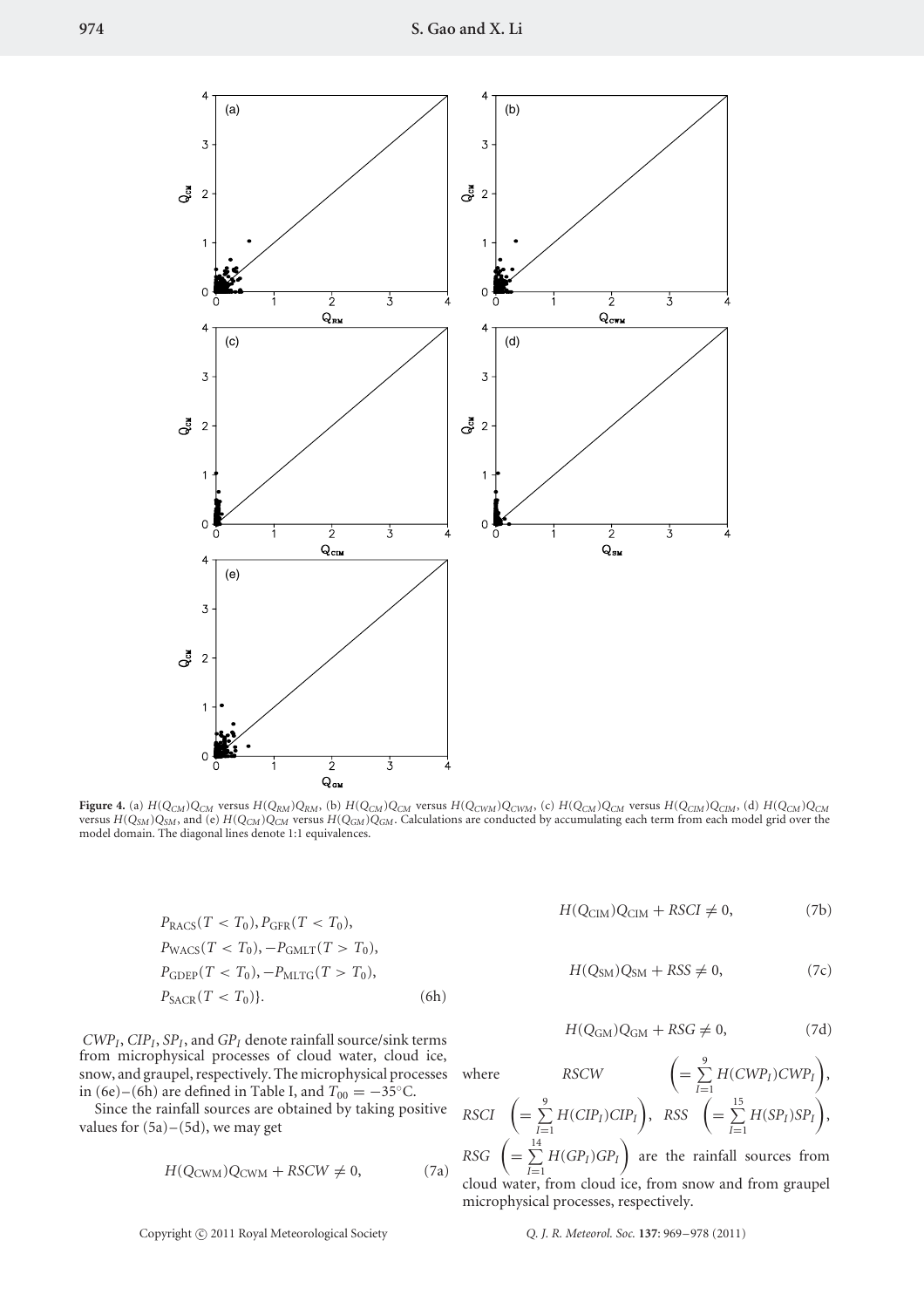

**Figure 5.** Rainfall source from rain microphysical budget (*RSRB*) versus rainfall source from water vapour and cloud microphysical budget (*RSWVCB*). RSR is calculated by accumulating rainfall sources from each model grid over the model domain with hourly data, whereas *RSWVCB* is calculated by using (a) grid data (1.5 km), (b) 12 km, (c) 96 km, (d) 192 km, (e) 384 km, and (f) 768 km (model domain) mean data. Unit is mm h<sup>-1</sup>. The diagonal lines denote *RSRB* = *RSWVCB*.

Equations  $(7a)$ – $(7d)$  show the possible contributions of microphysical budgets of cloud water, cloud ice, snow, and graupel to the difference between *RMPE* and *CMPE*. This can be demonstrated in Figure 3, which shows *RSC* versus *RSR, RSCW, RSCI, RSS*, and *RSG*, respectively, and in Figure 4, which shows  $H(Q<sub>CM</sub>)Q<sub>CM</sub>$ versus *H*(*Q*RM)*Q*RM, *H*(*Q*CWM)*Q*CWM, *H*(*Q*CIM)*Q*CIM, *H*(*Q*SM)*Q*SM, and *H*(*Q*GM)*Q*GM, respectively. The graupel and cloud water microphysical budgets contribute more to the difference in rainfall sources between *RMPE* and *CMPE* than the cloud ice and snow microphysical budgets do, while the cloud microphysical budget (3) is primarily attributable to the rain microphysical budget (1).

#### *3.3. LSPE versus RMPE*

While cloud information is usually unavailable from conventional data, water vapour processes can be estimated with available conventional data. Sui *et al.* (2007) showed that large-scale precipitation efficiency (*LSPE*) is defined as

$$
LSPE = \frac{P_S}{RSWVCB},\tag{8d}
$$

where *RSWVCB*  $=$  $\sum^4$  $\sum_{I=1}^4 H(Q_I)Q_I$ the rainfall source from water vapour and cloud budgets,  $Q_I =$  $(Q_{WVT}, Q_{WVF}, Q_{WVE}, Q_{CM})$ , where  $Q_{WVT}$  is the local vapour change,  $Q_{WVF}$  is vapour convergence, and  $Q_{WVF}$  is the surface evaporation rate. *LSPE* (8) can be derived from the

Copyright (C) 2011 Royal Meteorological Society *Q. J. R. Meteorol. Soc.* 137: 969–978 (2011)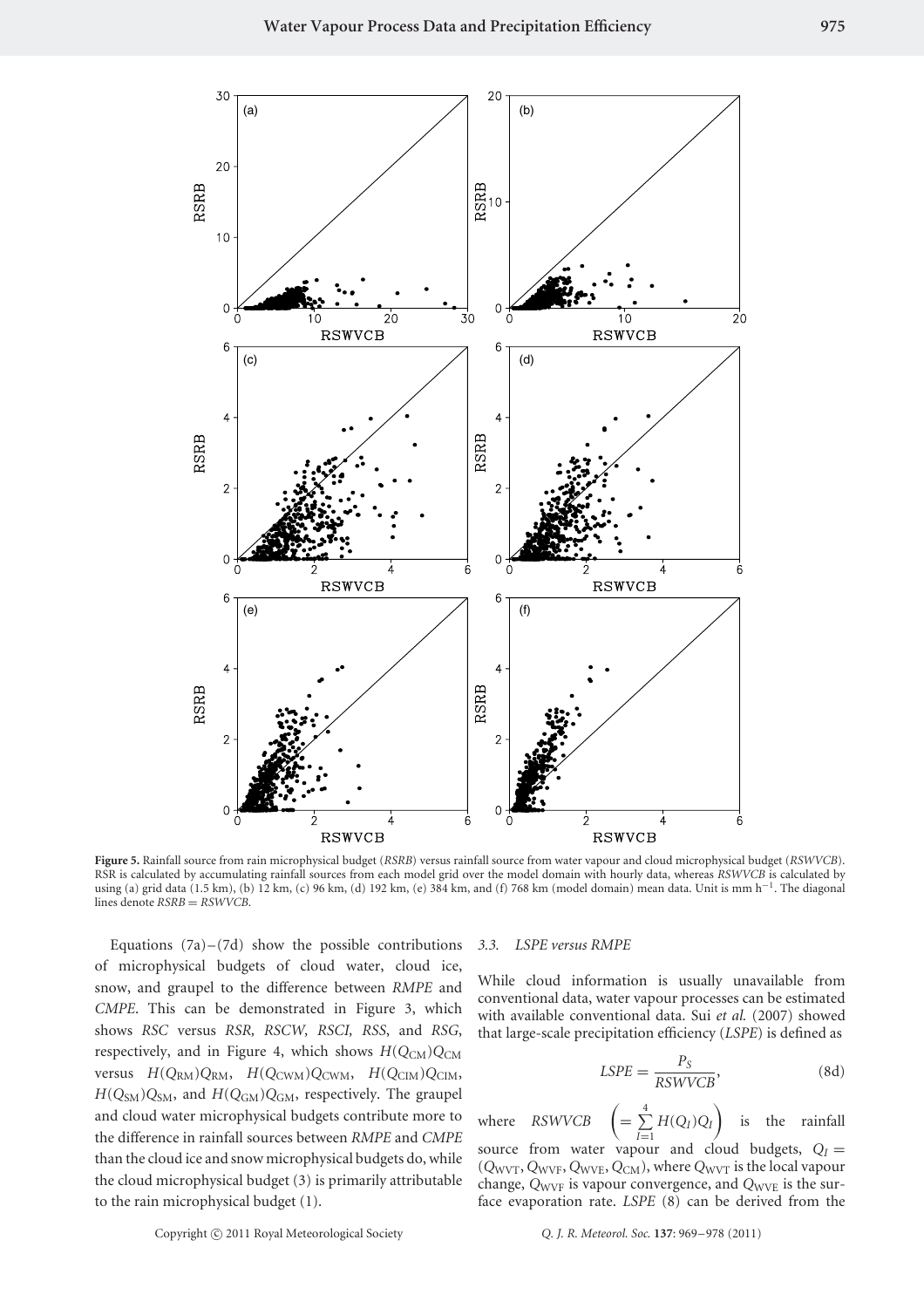

**Figure 6.** *RMPE* versus *LSPE* (%). *RMPE* is calculated by accumulating rainfall sources from each model grid over the model domain with hourly data, whereas *LSPE* is calculated by using (a) grid data (1.5 km), (b) 12 km, (c) 96 km, (d) 192 km, (e) 384 km, and (f) 768 km (model domain) mean data. The diagonal lines denote *RMPE* = *LSPE*.

surface rainfall budget (Gao *et al.*, 2005; Cui and Li, 2006), which combines the mass-integrated cloud microphysical budget (3) with the mass-integrated water vapour budget, which can be expressed as

$$
Q_{\text{WVT}} + Q_{\text{WVF}} + Q_{\text{WVE}} = \sum_{I=1}^{7} P_I = P_S - Q_{\text{CM}}.
$$
 (9)

The comparison between *RMPE* (2) and *LSPE* (8) indicates that *LSPE*=*RMPE* only when *RSRB* = *RSWVCB*. This is not the case, as indicated in Figure 5. The rainfall source from the rain microphysical budget (*RSRB* =  $RSR + H(Q_{RM})Q_{RM}$  is generally smaller than the rainfall source from the water vapour and cloud microphysical budget  $RSWVCB = \sum_{1}^{4}$  $\sum_{I=1}^{4} H(Q_I) Q_I$  when the water vapour and

cloud microphysical budgets are averaged over areas smaller than 192 km (Figures  $5(a)$ –(d)), whereas it is generally larger than *RSWVCB* when the water vapour and cloud microphysical budget is averaged over areas larger than 384 km (Figures 5(e, f)). As a result, *LSPE* is significantly different from *RMPE* (Figure 6). The root-mean-squared (RMS) differences between *RMPE* and *LSPE* are 20.7 to 37.5% (Table II), which are significantly larger than the RMS difference between *RMPE* and *CMPE* (15.3%) and the standard deviation of *RMPE* (18.0%).

Many previous studies showed the effects of vertical wind shear on the development of convective systems and associated rainfall (e.g. Pastushkov, 1975; Corbosiero and Molinari, 2002; Wang *et al.*, 2009; Shen *et al.*, 2011). Vertical wind shear and its standard deviation,  $\sigma$ , is calculated using the vertical zonal-wind difference between 11 km and 3.7 km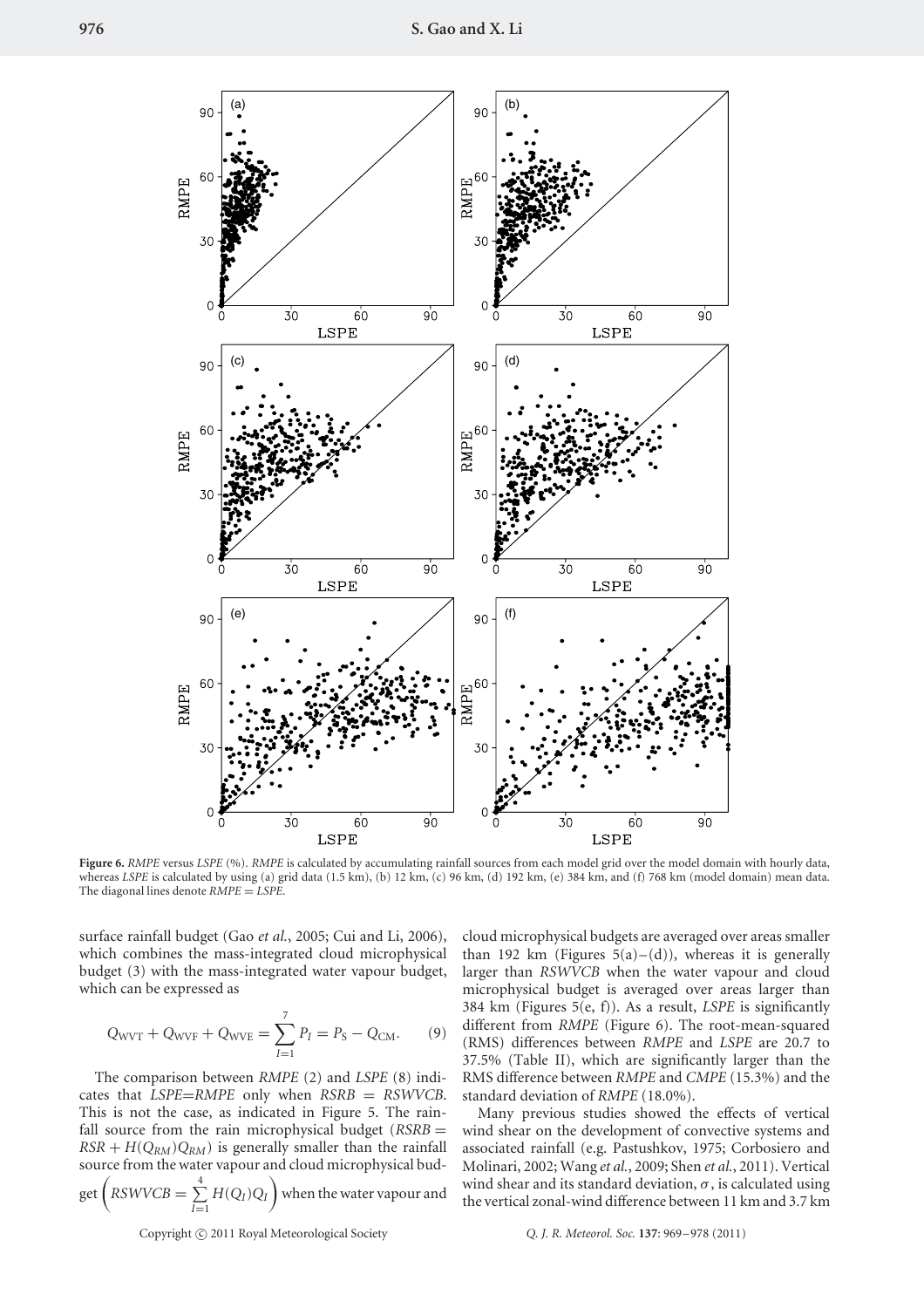Table II. RMS differences between *RMPE* and estimates of *LSPE* using grid-scale (1.5 km) and model-domain mean (768 km) data and data averaged over the areas of 12 km, 96 km, 192 km, and 386 km.

|                    | km           | km    | 96 km | 192 km | 384 km | 768 km |
|--------------------|--------------|-------|-------|--------|--------|--------|
| RMS difference (%) | 27 E<br>J/J. | J 1.I | 2.0.1 | 20.7   | 41.0   |        |

(maximum westerly wind) and categorized wind-shear data into three types: strong shear (wind shear larger than  $2\sigma$ ), moderate shear (wind shear between  $\sigma$  and  $2\sigma$ ), and weak shear (wind shear less than  $\sigma$ ). The RMS differences between *LSPE* and *RMPE* are 22.6% for strong shear, 23.3% for moderate shear, and 20.5% for weak shear when *LSPE* is calculated using large-scale data averaged over the area of 384 km. The standard deviations of *RMPE* are 18.2% for strong shear, 17.2% for moderate shear, and 18.1% for weak shear. The RMS differences between RMPE and LSPE are larger than the standard deviations of *RMPE*. The estimate of precipitation efficiency with water vapor process data may not capture the variation of the true precipitation efficiency. Therefore, water vapour process data cannot be used to estimate precipitation efficiency.

#### **4. Summary**

In this study, precipitation efficiency (*RMPE*) is first defined through a rain microphysical budget where precipitation rate is a diagnostic term and is considered to be the 'true' precipitation efficiency when it is calculated by accumulating rainfall source from each model grid over the model domain. *RMPE* is then compared with cloud microphysics precipitation efficiency (*CMPE*) defined through a cloud microphysical budget and large-scale precipitation efficiency (*LSPE*) through a water vapour budget. The precipitation efficiencies are calculated using hourly data from a 21-day 2D cloud-resolving model simulation with imposed largescale vertical velocity, zonal wind and horizontal advection obtained from TOGA COARE data. The calculations with accumulations of rainfall sources from each model grid over the entire model domain show that *CMPE* is generally smaller than *RMPE*. The difference between *RMPE* and *CMPE* is primarily from the graupel and cloud water microphysical budgets. The comparison between *RMPE* and *LSPE* shows that their RMS differences are larger than the standard deviation of *RMPE*. This suggests that water vapour process data may not be used to estimate precipitation efficiency. Since this study only uses 2D simulation data with idealized cyclic lateral boundaries, 3D model simulations are needed to investigate temporal and spatial dependence of precipitation efficiency through analyzing relations between *RMPE, CMPE*, and *LSPE* and to evaluate the calculations of precipitation efficiency with large-scale water vapour process data.

#### **Acknowledgements**

The authors thank Prof. M. Zhang (State University of New York at Stony Brook) for his TOGA COARE forcing data, and two anonymous reviewers for their constructive comments. This work is supported by the National Key Basic Research and Development Project of China no. 2009CB421505, and the National Natural Sciences Foundation of China under grant nos. 40930950 and 41075043.

#### **References**

Auer AH Jr, Marwitz JD. 1968. Estimates of air and moisture flux into hailstorms on the High Plains. *J. Appl. Meteorol.* **7**: 196–198.

- Braham RR Jr. 1952. The water and energy budgets of the thunderstorm and their relation to thunderstorm development. *J. Meteorol.* **9**: 227–242.
- Chong M, Hauser D. 1989. A tropical squall line observed during the CORT 81 experiment in West Africa. Part II: Water budget. *Mon. Weather Rev.* **117**: 728–744.
- Chou M-D, Suarez MJ. 1994. 'An efficient thermal infrared radiation parameterization for use in general circulation model'. NASA Tech. Memo. 104606, vol. 3. NASA/Goddard Space Flight Center: Greenbelt, MD, USA.
- Chou M-D, Kratz DP, Ridgway W. 1991. Infrared radiation parameterization in numerical climate models. *J. Climate* **4**: 424–437.
- Chou M-D, Suarez MJ, Ho C-H, Yan MM-H, Lee K-T. 1998. Parameterizations for cloud overlapping and shortwave single scattering properties for use in general circulation and cloud ensemble models. *J. Atmos. Sci.* **55**: 201–214.
- Corbosiero KL, Molinari J. 2002. The effects of vertical wind shear on the distribution of convection in tropical cyclones. *Mon. Weather Rev.* **130**: 2110–2123.
- Cui X, Li X. 2006. Role of surface evaporation in surface rainfall processes. *J. Geophys. Res.* **111**: D17112, DOI: 10.1029/2005JD006876.
- Doswell CA III, Brooks HE, Maddox RA. 1996. Flash flood forecasting: An ingredients-based methodology. *Weather Forecasting* **11**: 560–581.
- Ferrier BS, Simpson J, Tao W-K. 1996. Factors responsible for precipitation efficiencies in midlatitude and tropical squall simulations. *Mon. Weather Rev.* **124**: 2100–2125.
- Gao S, Li X. 2008. *Cloud-resolving modeling of convective processes*. Springer: Dordrecht, Netherlands.
- Gao S, Cui X, Zhu Y, Li X. 2005. Surface rainfall processes as simulated in a cloud-resolving model. *J. Geophys. Res.* **110**: D10202, DOI: 10.1029/2004JD005467.
- Gao S, Ran L, Li X. 2006. Impacts of ice microphysics on rainfall and thermodynamic processes in the tropical deep convective regime: A 2D cloud-resolving modeling study. *Mon. Weather Rev.* **134**: 3015–3024.
- Gao S, Cui X, Li X. 2009. A modeling study of diurnal rainfall variations during the 21-day period of TOGA COARE. *Adv. Atmos. Sci.* **26**: 895–905.
- Heymsfield GM, Schotz S. 1985. Structure and evolution of a severe squall line over Oklahoma. *Mon. Weather Rev.* **113**: 1563–1589.
- Krueger SK, Fu Q, Liou KN, Chin H-NS. 1995. Improvement of an icephase microphysics parameterization for use in numerical simulations of tropical convection. *J. Appl. Meteorol.* **34**: 281–287.
- Li X, Sui C-H, Lau K-M, Chou M-D. 1999. Large-scale forcing and cloud-radiation interaction in the tropical deep convective regime. *J. Atmos. Sci.* **56**: 3028–3042.
- Li X, Sui C-H, Lau K-M. 2002. Precipitation efficiency in the tropical deep convective regime: A 2-D cloud resolving modeling study. *J. Meteorol. Soc. Japan*, **80**: 205–212.
- Lin Y-L, Farley RD, Orville HD. 1983. Bulk parameterization of the snow field in a cloud model. *J. Climate Appl. Meteorol.* **22**: 1065–1092.
- Pastushkov RS. 1975. The effects of vertical wind shear on the evolution of convective clouds. *Q. J. R. Meteorol. Soc.* **101**: 281–291.
- Lipps FB, Hemler RS. 1986. Numerical simulation of deep tropical convection associated with large-scale convergence. *J. Atmos. Sci.* **43**: 1796–1816.
- Rutledge SA, Hobbs PV. 1983. The mesoscale and microscale structure and organization of clouds and precipitation in midlatitude cyclones. Part VIII: A model for the 'seeder-feeder' process in warm-frontal rainbands. *J. Atmos. Sci.* **40**: 1185–1206.
- Rutledge SA, Hobbs PV. 1984. The mesoscale and microscale structure and organization of clouds and precipitation in midlatitude cyclones. Part XII: A diagnostic modeling study of precipitation development in narrow cold-frontal rainbands. *J. Atmos. Sci.* **41**: 2949–2972.